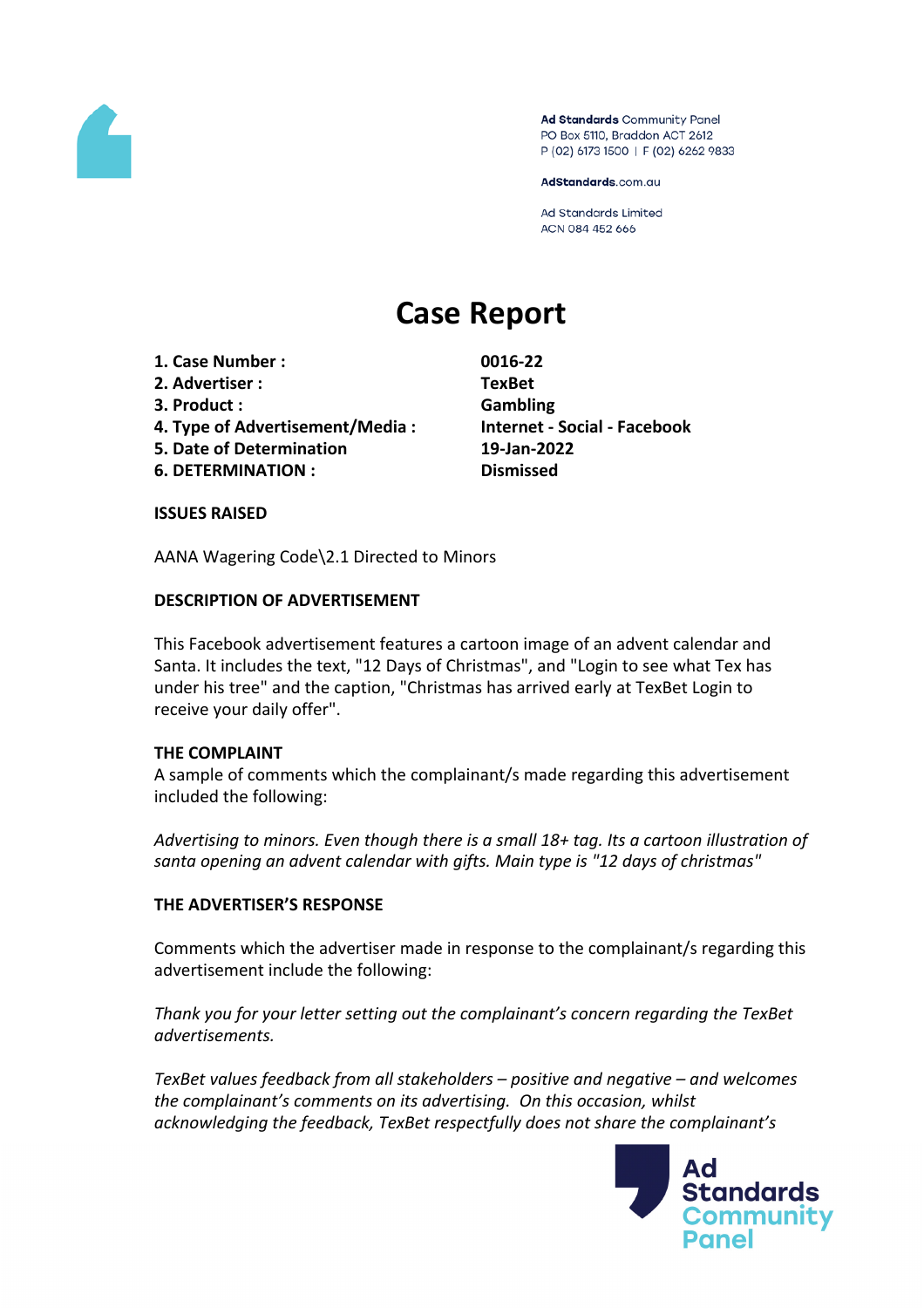

*view that the advertising breaches the AANA Wagering Code. TexBet also submits that the advertising complies with the AANA Code of Ethics.* 

## *The Complaint*

*The complainant alleges that the advertising is directed at or to minors.* 

*The Complainant states: Even though there is a small 18+ tag, it's a cartoon illustration of santa opening an advent calendar with gifts. Main type is "12 days of Christmas".* 

#### *Advertisement*

*The advertisements were Facebook advertisements. The actual banners are contained in Annexure A. These were accompanied by the following copy or wording:* 

- *• Copy: Christmas has arrived early at TexBet ???? Login to receive your daily offer!*
- *• Headline: Tex's 12 Days of Christmas*
- *• Description: Gamble Responsibly. 18+*

*The advertisements were visible on Facebook for the period 14 – 25 December 2021 (inclusive). The advertisements were removed on 26 December 2021, so they are no longer visible to anyone.* 

*The advertisements were displayed on Facebook using Facebook's age-based controls which limited its display to customers who are at least 18 years of age. In other words, age-gating IT controls prevented the advertisements being visible to anyone under the age of 18.* 

*The advertisements have a 12 days of Christmas theme. The advertisements contain a graphical depiction of Terry (Tex) O'Shea. Tex O'Shea is the face and brand of TexBet. Most advertising of TexBet contains a graphical representation of Tex O'Shea given he is the face and brand of TexBet. In these particular advertisements, Tex is portrayed as wearing a Santa hat and shirt, and carrying a sack – which links in with the advertisement being Christmas themed.* 

## *AANA Wagering Code*

*Each provision of the AANA Wagering code is address below.*

*2.1 Advertising or Marketing Communication for a Wagering Product or Service must not, having regard to the theme, visuals and language used, be directed primarily to Minors.*

*An objective assessment of the advertisement does not result in a conclusion that the advertisement is directed primarily at minors.*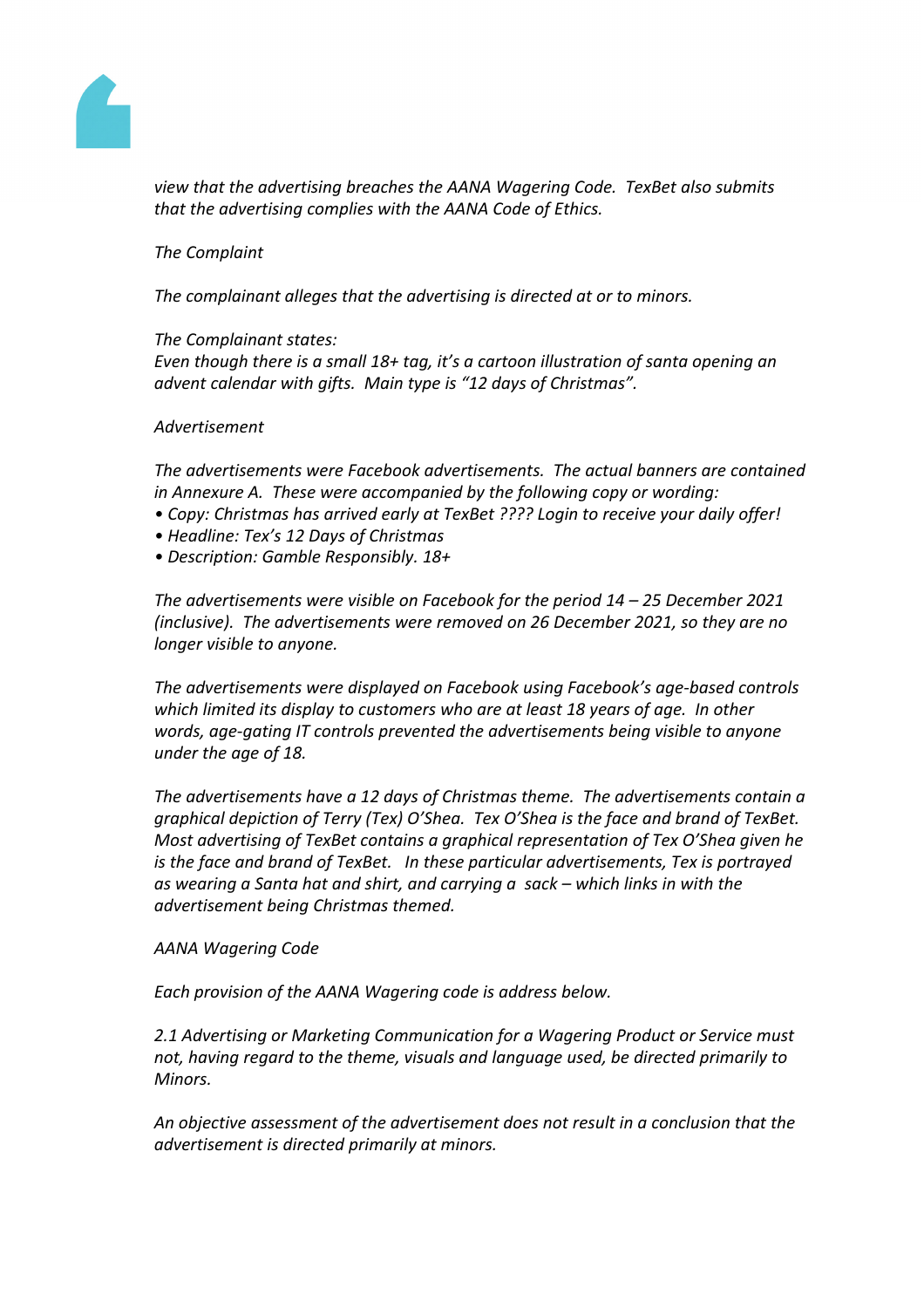

*The graphic is a picture of Tex O'Shea, a mature gentleman, who is the face and brand of TexBet. In a playful reference to the Christmas period, Tex is portrayed in Christmas attire. But on an objective assessment, this does not result in this advertisement being directed primarily at minors. A playful reference to the Christmas period appeals to adults of all ages and this ad is designed to appeal to the wagering public, not children.* 

*Tex O'Shea is not a known character to children. There is nothing about the graphical representation of Tex that would be familiar or appealing to minors.* 

*Furthermore, the advertisements were not physically displayed to children due to the IT controls.*

*2.2 Advertising or Marketing Communication for a Wagering Product or Service must not depict a person who is a Minor unless the person is shown in an incidental role in a natural situation and where there is no implication they will engage in wagering activities.*

*There is no depiction of a person who is a minor.*

*2.3 Advertising or Marketing Communication for a Wagering Product or Service must not depict a person aged 18-24 years old engaged in wagering activities.*

*There is no depiction of a person who is aged 18 – 24. Tex O'Shea is a mature gentleman who has been a bookmaker since 1973.*

*2.4 Advertising or Marketing Communication for a Wagering Product or Service must not portray, condone or encourage wagering in combination with the consumption of alcohol.*

*There is no reference to alcohol.*

*2.5 Advertising or Marketing Communication for a Wagering Product or Service must not state or imply a promise of winning.*

*The advertisements do not state or imply a promise of winning.* 

*2.6 Advertising or Marketing Communication for a Wagering Product or Service must not portray, condone or encourage participation in wagering activities as a means of relieving a person's financial or personal difficulties.*

*The advertisements do not portray, condone or encourage participation in wagering as a means of relieving a person's financial or personal difficulties.*

*2.7 Advertising or Marketing Communication for a Wagering Product or Service must not state or imply a link between wagering and sexual success or enhanced attractiveness.*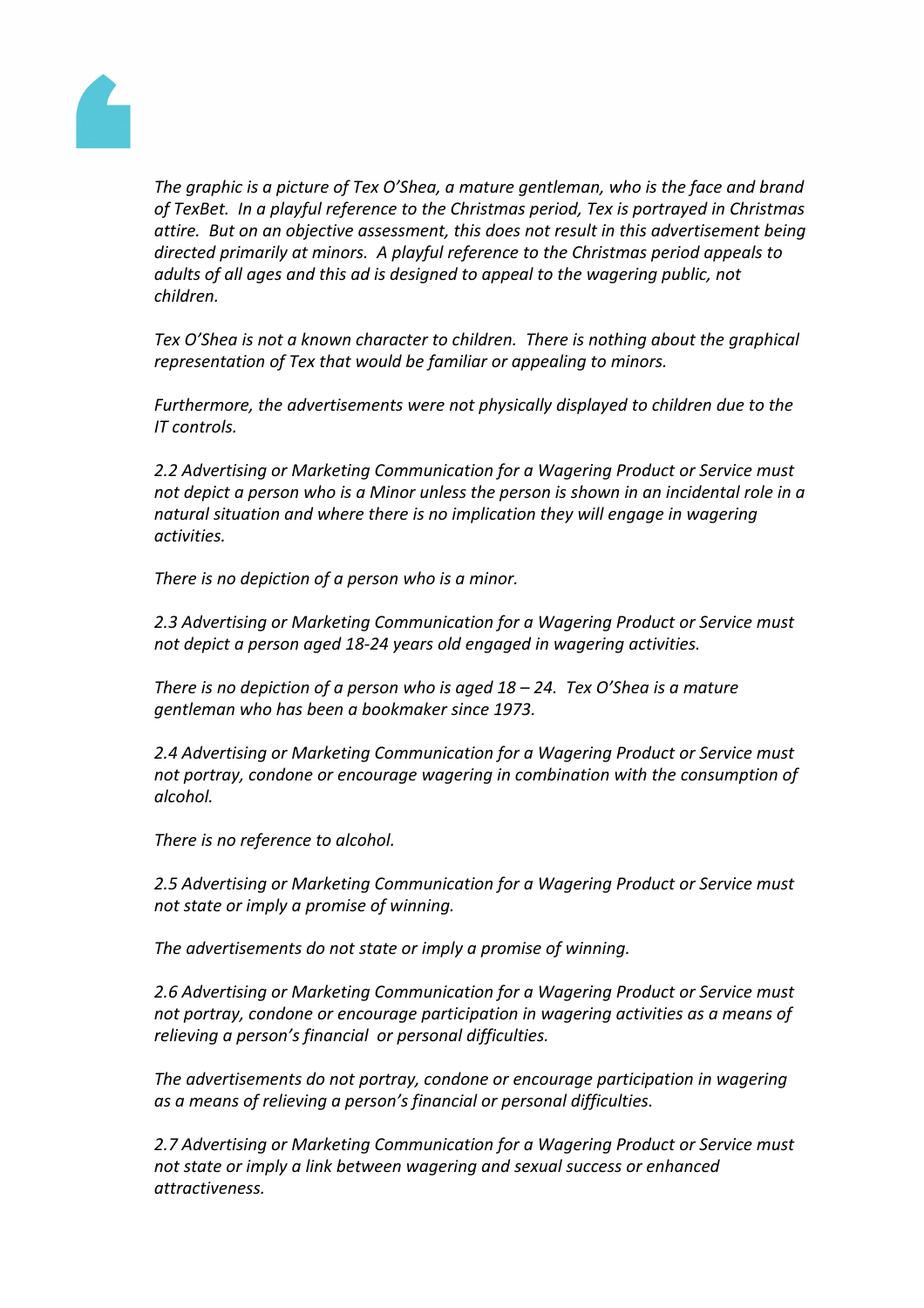

*There is no reference to sexual success or attractiveness in the advertisements.*

*2.8 Advertising or Marketing Communication for a Wagering Product or Service must not portray, condone or encourage excessive participation in wagering activities.*

*The advertisements reference the availability of products and offers. They do not encourage excessive participation.*

*2.9 Advertising or Marketing Communication for a Wagering Product or Service must neither portray, condone or encourage peer pressure to wager nor disparage abstention from wagering activities.*

*The advertisements reference the availability of products and offers. They do not apply pressure to wager nor disparage abstention from wagering.* 

*AANA Code of Ethics*

*The advertisements have been reviewed against the AANA Code of Ethics also. We submit that there is not breach of the AANA Code of Ethics.* 

## **THE DETERMINATION**

The Ad Standards Community Panel (Panel) considered whether this advertisement breaches the AANA Code of Ethics (the Code) or the AANA Wagering Advertising and Marketing Communication Code (Wagering Code).

The Panel noted the complainant's concern that the advertisement is targeted towards minors.

The Panel viewed the advertisement and noted the advertiser's response.

The Panel noted that the advertiser is a company licensed in a State or Territory of Australia to provide wagering products or services to customers in Australia and that the product advertised is a wagering product or service and therefore the provisions of the Wagering Code apply.

As per the AANA Wagering Advertising and Marketing Communication Code Practice Note:

*"The Code applies to advertising and marketing communication for wagering products and services provided by licensed operators in Australia."*

**Wagering Code Section 2.1 - Advertising or Marketing Communication for a Wagering Product or Service must not, having regard to the theme, visuals and language used, be directed primarily to Minors**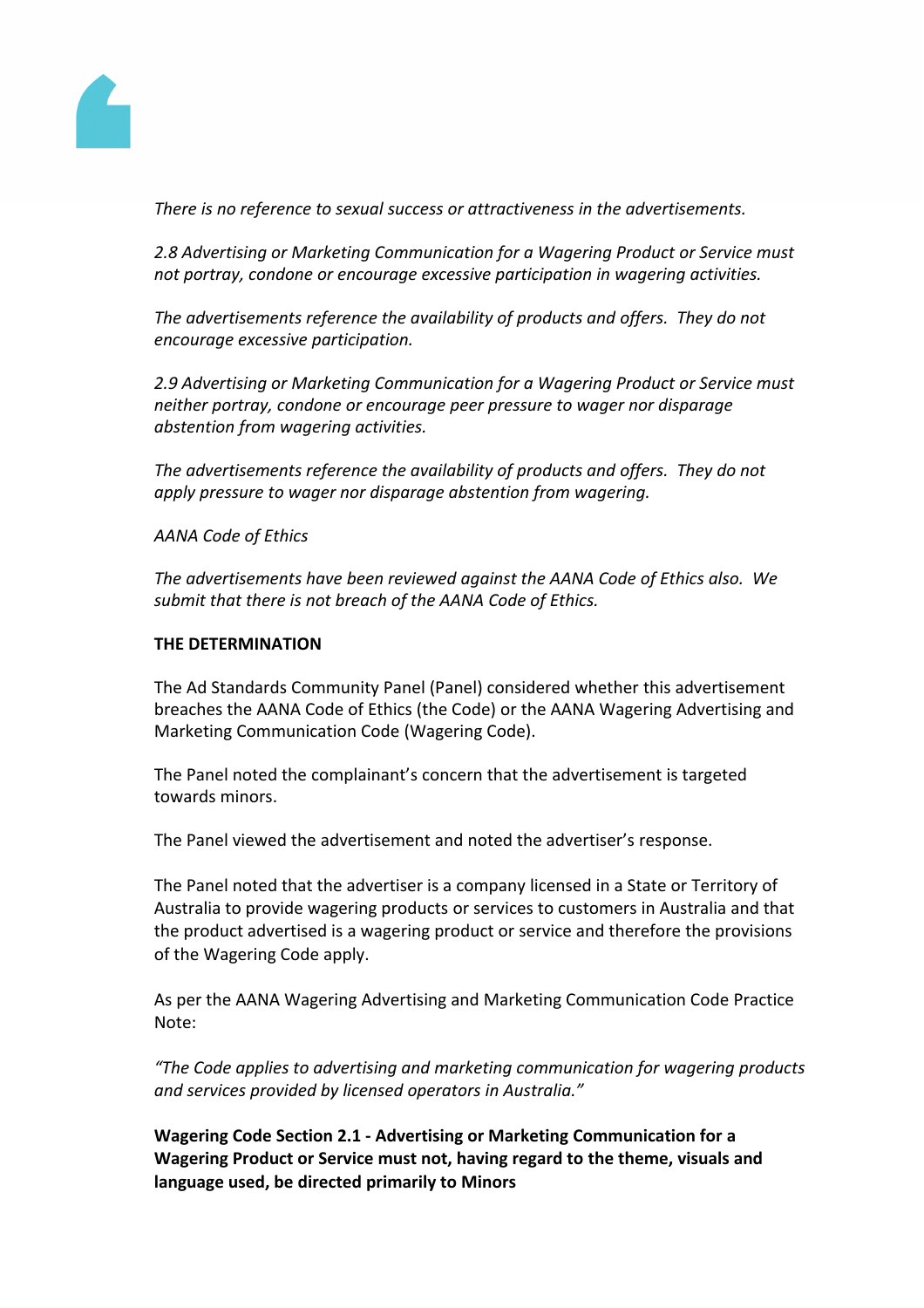

The Panel noted that the Practice Note for the Wagering Code states:

*"Whether an advertisement or marketing communication is "directed primarily to minors" is an objective test based on a range of factors. It is a combination of visual techniques and age of characters and actors which will mean the marketing communication is directed primarily to minors. The use of any one factor or technique in the absence of others may not necessarily render the marketing communication "directed primarily to minors"…*

*"An advertisement or marketing communication featuring cartoons or licensed characters, such as super heroes and celebrities, that particularly appeal to minors may breach the Code. Licensed operators should take great care when using cartoonlike images. They may be acceptable if they are adult in nature but licensed operators run the risk of breaching the Code if the cartoon images are appealing to minors."*

The Community Panel noted that minors were defined in the Wagering Code as those under 18.

The Panel noted that the advertisement features a cartoon image of a character associated with the brand dressed as Santa and a colourful advent calendar. The Panel noted that these images would be of some appeal to children and would likely attract the attention of children through these Christmas themes.

However, the Panel considered that Christmas and gifts are themes which are attractive to people of all ages. The Panel noted that the Santa character was not a cute and cuddly character but was a character associated with the brand who would be more recognizable to an adult audience. The Panel also noted that the advertisement included complex wording and language which would not appeal to Minors.

Overall, the Panel noted that the advertisement would be attractive to children due to the use of Santa and an advent calendar, however the Panel considered that those aspects would be equally attractive to adults.

The Panel considered that while the advertisement may be somewhat appealing to minors, it is not directed primarily towards people under 18.

## **Section 2.1 conclusion**

The Panel determined that the advertisement was not directed primarily to minors and did not breach Section 2.1 of the Wagering Code.

## **Conclusion**